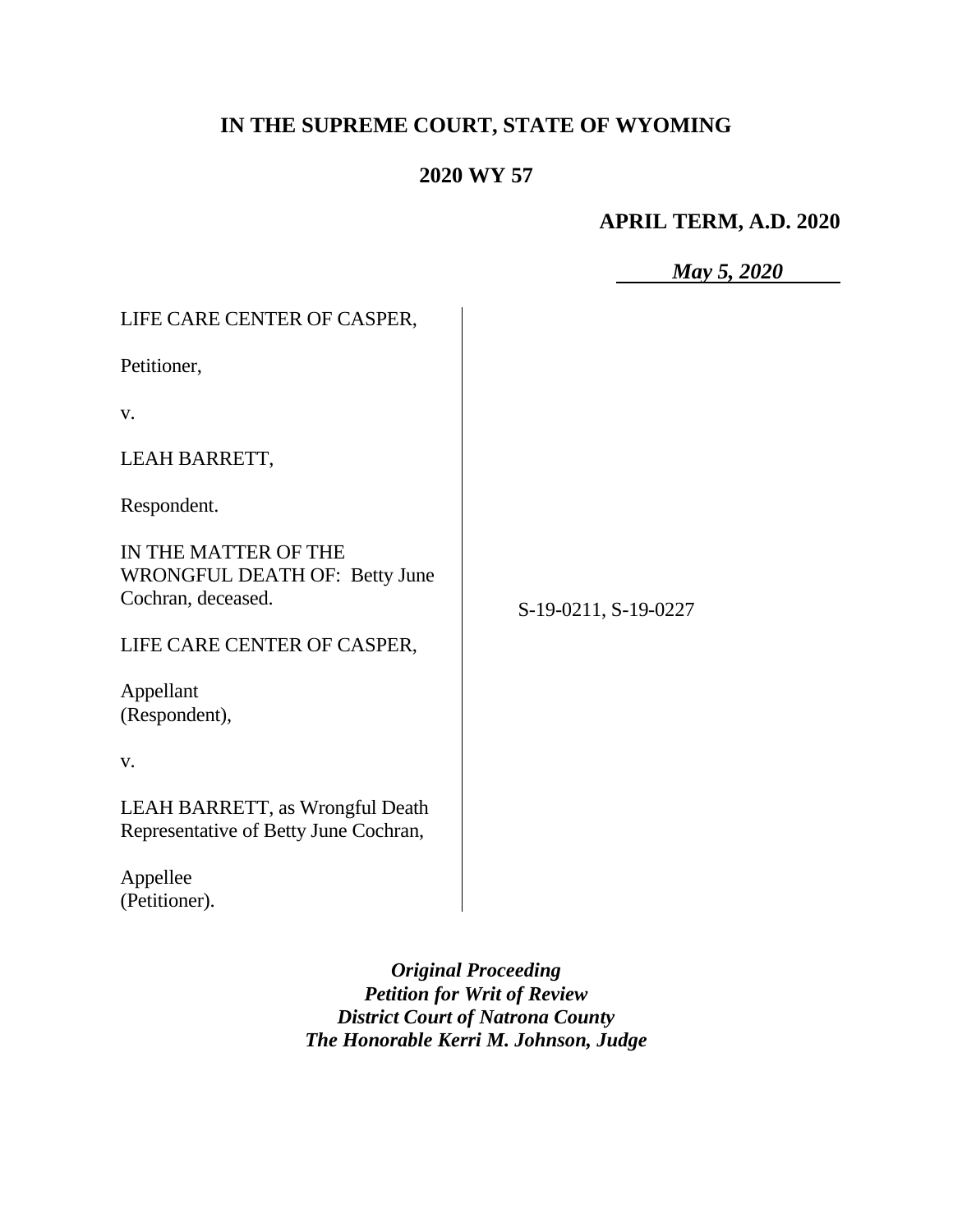#### *Representing Life Care Center of Casper:*

Lena K. Moeller and Amy M. Iberlin of Williams, Porter, Day, and Neville, P.C., Casper Wyoming

#### *Representing Leah Barrett:*

Frank R. Chapman, Michael J. Lansing, Patrick J. Lewallen of Chapman Valdez & Lansing, Casper Wyoming

*Before DAVIS, C.J., and FOX, KAUTZ, BOOMGAARDEN, and GRAY, JJ.*

**NOTICE: This opinion is subject to formal revision before publication in Pacific Reporter Third. Readers are requested to notify the Clerk of the Supreme Court, Supreme Court Building, Cheyenne, Wyoming 82002, of any typographical or other formal errors so that correction may be made before final publication in the permanent volume.**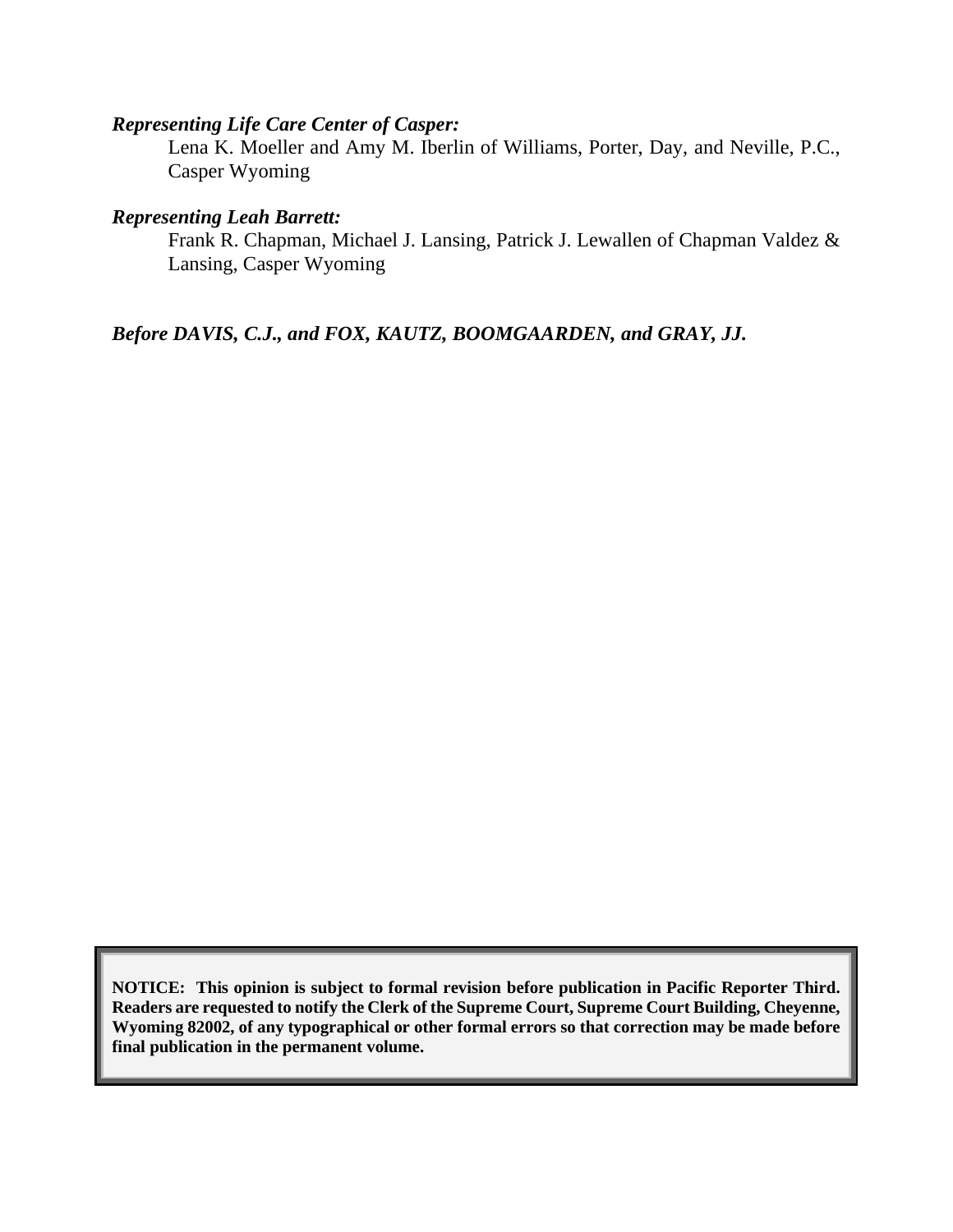#### **DAVIS**, **Chief Justice**.

[¶1] The district court held Life Care Center of Casper (Life Care) in contempt after it failed to comply with an order compelling it to respond to a pre-suit subpoena served on it in an action for appointment of a wrongful death representative. Life Care filed a petition for review of the contempt order, and we granted the petition. We conclude that the district court lacked jurisdiction to compel discovery in the appointment proceeding and vacate the contempt order.

#### **ISSUE**

[¶2] We granted Life Care's petition in order to review the district court's contempt order and to consider a single issue, which we restate as follows:

> Did the district court have jurisdiction under Wyo. Stat. Ann. § 1-38-103 to compel pre-suit discovery directed to a potential defendant or other person possessing information concerning the merits of a potential claim?

#### **FACTS**

[¶3] Betty June Cochran resided at Life Care, a nursing and long-term care facility in Casper, Wyoming. Ms. Cochran died on May 6, 2018, allegedly after a fall at the facility. On July 3, 2018, Leah Barrett, Ms. Cochran's granddaughter, filed a petition to be appointed Ms. Cochran's wrongful death representative, and on August 10, 2018, the district court granted the petition.

[¶4] On August 29, 2018, Ms. Barrett, acting in the same proceeding, served Life Care with a subpoena, which demanded:

> 1) all reports and documentation of any type including but not limited to accident reports concerning trips and falls in and around the court yard at Life Care Center of Casper and any reports of uneven surfaces in and around the court yard at Life Care Center of Casper from April 30, 2013 to April 30, 2018;

> 2) the complete personnel file of the Certified Nursing Assistant(s) or other aide(s) who were responsible for Betty June Cochran's care on April 30, 2018, at the time of Ms. Cochran's fall at Life Care Center of Casper;

> 3) a copy of each and every document, accident report, medical records of any type including but not limited to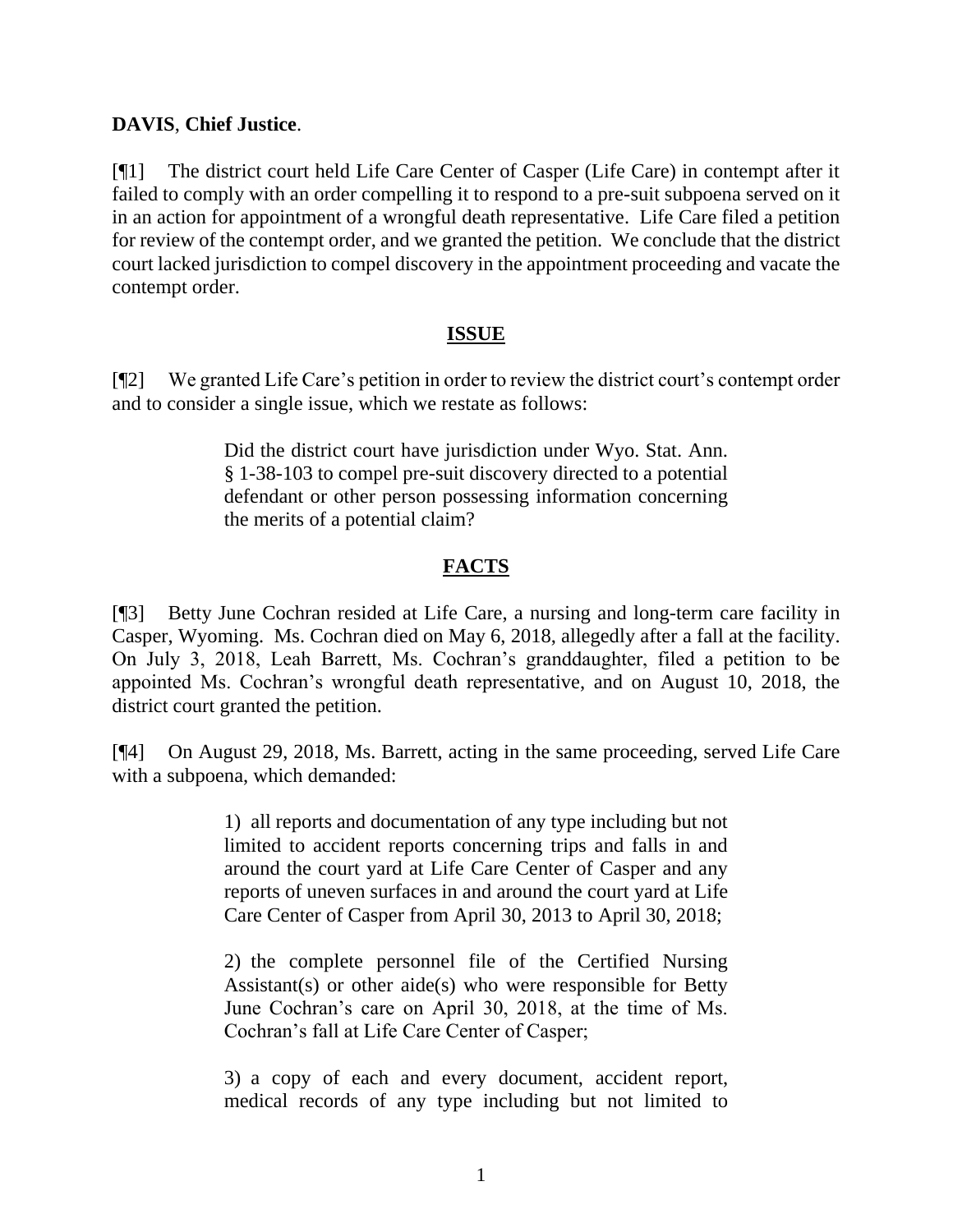physician records, nursing records, lab reports, radiology records, photographs, all materials and tangible evidence, interviews, notes, recordings of any kind, summaries, and communications in any form paper, electronic or otherwise provided by you, obtained by you, and ever in your possession, custody or control, which in any manner relates to Betty June Cochran's care and treatment from October 1, 2013 to May 1,  $2018...$ 

[¶5] On September 17, 2018, counsel for Ms. Barrett provided a signed release for Ms. Cochran's medical records, and the next day counsel for Life Care responded:

> I am having my client comply with your request for the medical records of Ms. Cochran pursuant to the release and order sent below. However, I do not believe you have subpoena power allowing you to conduct presuit discovery through the civil action initiated to appoint the wrongful death representative. Therefore, we do not intend to respond to the subpoena you sent to LCC Casper. I would be happy to consider any support you can provide me to the contrary.

[¶6] Life Care thereafter provided Ms. Cochran's medical records but none of the other subpoenaed documents. On September 26, 2018, Ms. Barrett filed a motion to compel, and Life Care objected on the ground that the district court lacked jurisdiction to compel discovery. On November 8, 2018, the court issued an order granting the motion to compel in part. It ordered Life Care:

> to produce all reports and documentation of any type including but not limited to accident reports concerning trips or falls of the Decedent Betty June Cochran in and around the court yard of Life Care Center of Casper (request number 1 of the subject Subpoena Duces Tecum), and copies of each and every document, accident report, medical records of any type including but not limited to physician records, nursing records, lab reports, radiology records, photographs, all materials and tangible evidence, interviews, notes, recordings of any kind, summaries, and communications in any form paper, electronic or otherwise obtained and/or in the possession, custody or control of Life Care Center of Casper, which in any manner relate to Betty June Cochran's care and treatment from October 1, 2013 to May 1, 2018 (request number 3 of the subject Subpoena Duces Tecum); and that Life Care Center of Casper to make production of such documents to counsel for the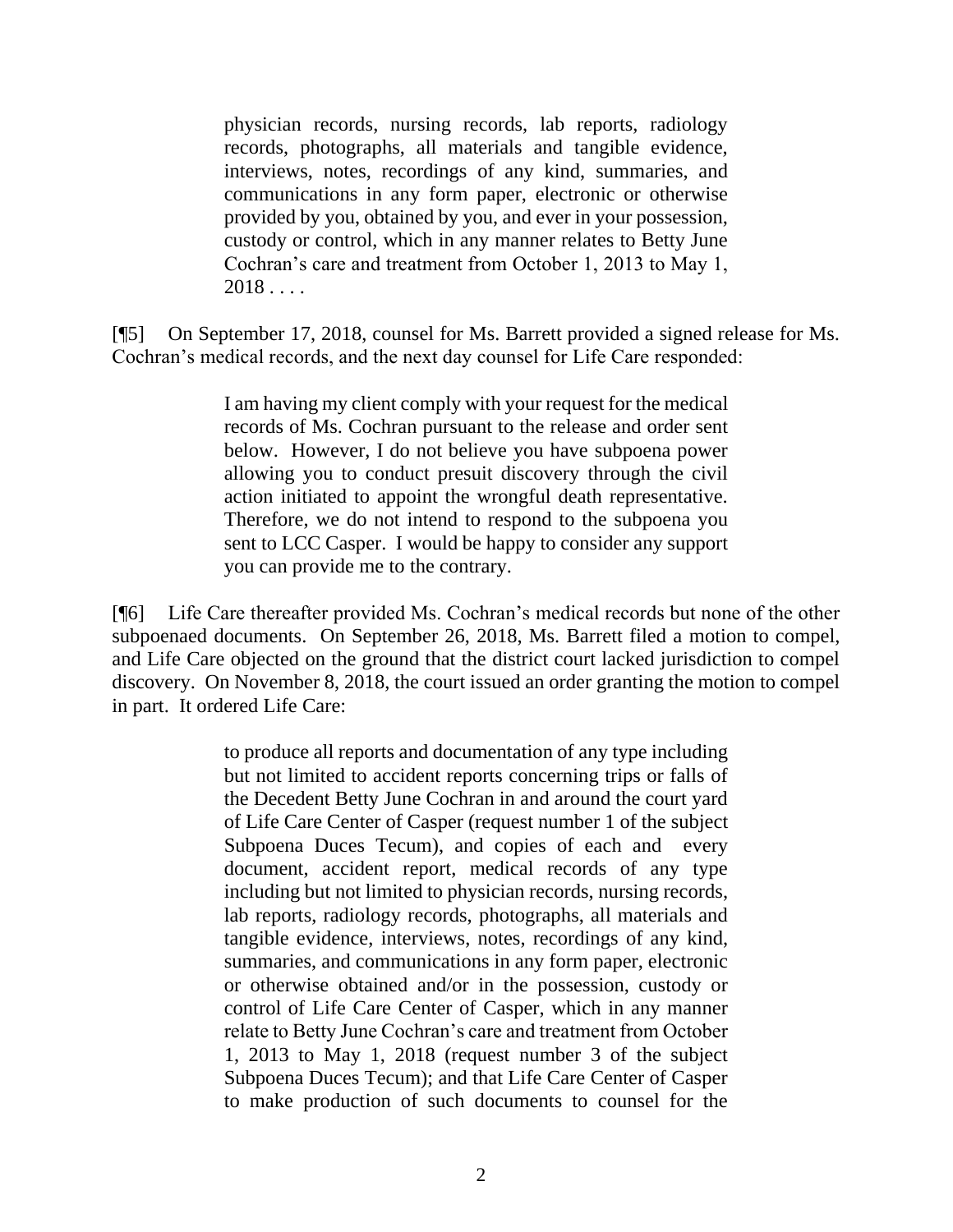Wrongful Death Representative of Betty June Cochran within thirty (30) days from the date of hearing.

[¶7] On December 6, 2018, Life Care filed a motion for reconsideration, or in the alternative, for an extension of time in which to comply with the order. On December 12, the district court denied the motion for reconsideration but extended Life Care's deadline for complying to January 2, 2019. On January 29, 2019, Ms. Barrett filed a motion for order to show cause why Life Care should not be held in contempt for failing to comply with the order compelling production. On February 22, 2019, Life Care filed a renewed motion for reconsideration, and on March 12, 2019, it responded to Ms. Barrett's show cause motion and asked the court to stay proceedings on the motion until it ruled on the renewed motion for reconsideration.

[¶8] On March 26, 2019, the district court denied Life Care's renewed motion for reconsideration, and on April 12, 2019, Life Care filed a notice of appeal from that order. On June 25, 2019, this Court issued an order dismissing Life Care's appeal as untimely. In a footnote, the order dismissing the appeal stated:

> Chief Justice Davis would have added language indicating that the means by which this appeal was dismissed should not be taken to imply that it was proper for Appellee to conduct discovery or for the district court to order it in this proceeding for appointment of a wrongful death representative. Wyo. Stat. Ann. § 1-38-103(b) provides that "[t]he appointment shall be made in a separate action brought solely for appointing the wrongful death representative." Discovery directed to a potential defendant or other person possessing information relating to the merits of a claim does not appear to relate to the appointment of a wrongful death representative.

[¶9] On July 30, 2019, Life Care filed a W.R.C.P. 60(b)(6) motion requesting that the district court vacate its order compelling discovery. In support of its motion, Life Care cited the footnote to our order dismissing its appeal.

[¶10] The district court denied Life Care's Rule 60(b)(6) motion and held it in contempt for failing to comply with the order compelling production of documents. With respect to the contempt order, the court found Life Care to be in civil contempt and ordered it to "pay the Wrongful Death Estate of Betty June Cochran in the form of sanctions \$250.00 per day for each day after August 30, 2019 that it does not comply with this Court's order."

[¶11] Life Care filed a notice of appeal from the order denying its Rule 60(b)(6) motion. It also filed a separate petition for writ of review, which sought review of the order holding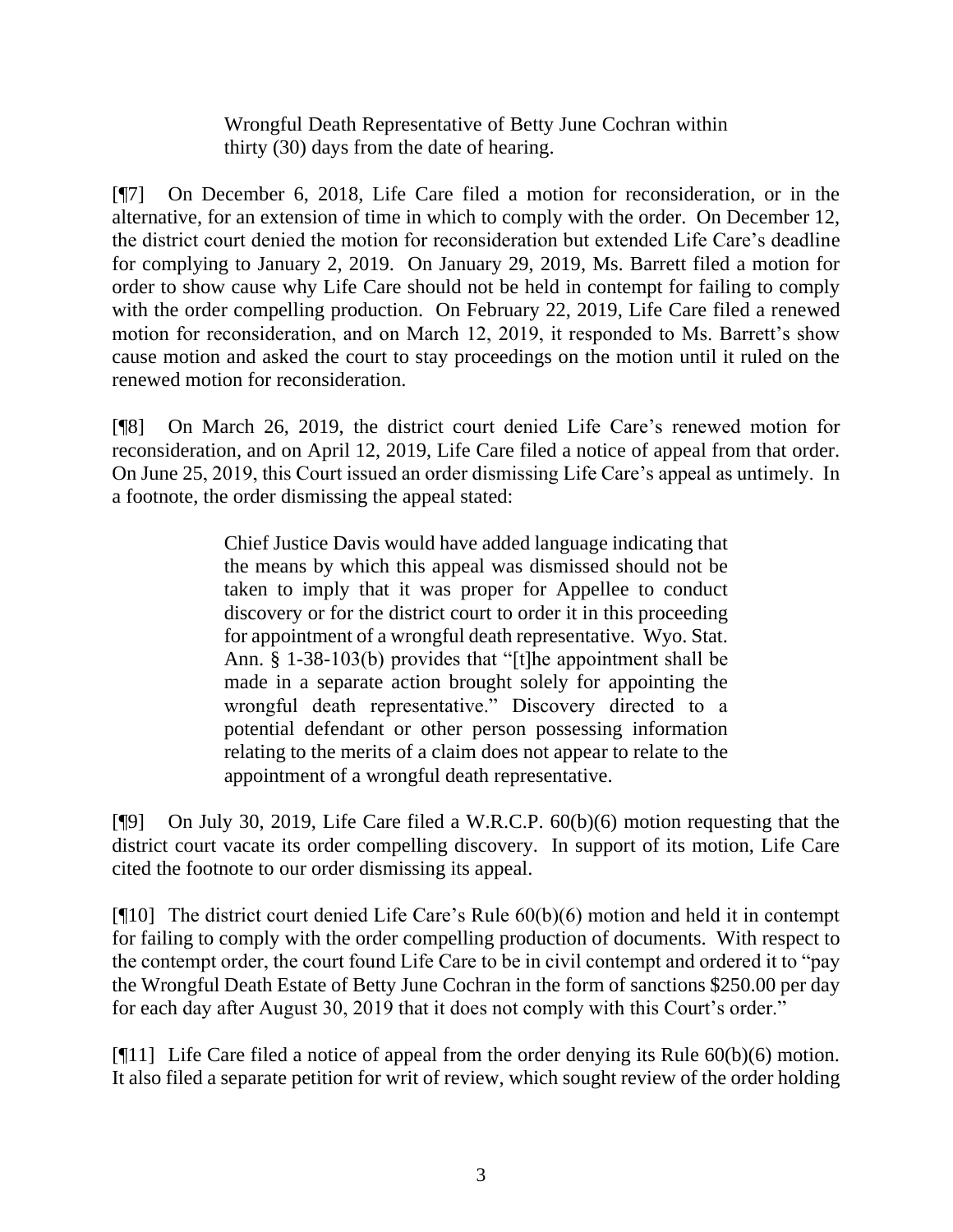it in contempt. On October 8, 2019, this Court granted Life Care's petition for writ of review, and we thereafter consolidated Life Care's appeal and petition for our review.<sup>1</sup>

#### **STANDARD OF REVIEW**

[¶12] Life Care contends that the district court exceeded its jurisdiction when it enforced discovery in the proceeding to appoint a wrongful death representative. The existence or non-existence of a court's subject matter jurisdiction is a question of law that we review de novo. *Woodie v. Whitesell*, 2019 WY 115, ¶ 8, 451 P.3d 1152, 1155 (Wyo. 2019) (quoting *DeLoge v. Homar*, 2013 WY 33, ¶ 10, 297 P.3d 117, 120 (Wyo. 2013)). The question also requires that we interpret the statutes governing the appointment of a wrongful death representative, which is likewise a question of law that we review de novo. *Sullivan v. State*, 2019 WY 71, ¶ 7, 444 P.3d 1257, 1259 (Wyo. 2019) (citing *Parkhurst v. State*, 2019 WY 63, ¶ 9, 443 P.3d 834, 836 (Wyo. 2019)).

# **DISCUSSION**

### **A. District Court's Jurisdiction to Enforce Discovery**

[¶13] "Subject matter jurisdiction is 'the power to hear and determine the matter in controversy between the parties.'" *Linch v. Linch*, 2015 WY 141, ¶ 17, 361 P.3d 308, 313 (Wyo. 2015) (quoting *Brush v. Davis*, 2013 WY 161, ¶ 9, 315 P.3d 648, 651 (Wyo. 2013)). A district court's subject matter jurisdiction is invoked with the filing of a pleading "stating a case belonging to a general class over which the authority of the court extends." *Harmon v. Star Valley Med. Center*, 2014 WY 90, ¶ 46, 331 P.3d 1174, 1187 (Wyo. 2014) (quoting *Brown v. City of Casper*, 2011 WY 35, ¶ 44, 248 P.3d 1136, 1146 (Wyo. 2011)). We have explained:

> A court's subject matter jurisdiction lies dormant until it is called upon to exercise it by some sort of initiating procedural mechanism, such as a pleading, complaint, or information. At that point, the court "acquires jurisdiction" in the limited sense of procedurally having the authority to proceed and exercise its subject matter jurisdiction in a particular case.

*CSC Grp. Holdings, LLC v. Automation & Elecs., Inc.*, 2016 WY 26 ¶ 21, 368 P.3d 302, 307 (Wyo. 2016) (citing *State v. Kusel*, 29 Wyo. 287, 295-96, 213 P. 367, 368-69 (1923)).

<sup>&</sup>lt;sup>1</sup> Ms. Barrett moved to dismiss Life Care's appeal from the denial of its Rule  $60(b)(6)$  motion on grounds that the denial was not an appealable order. Our resolution of Life Care's petition for writ of review makes discussion of its appeal and the motion to dismiss unnecessary.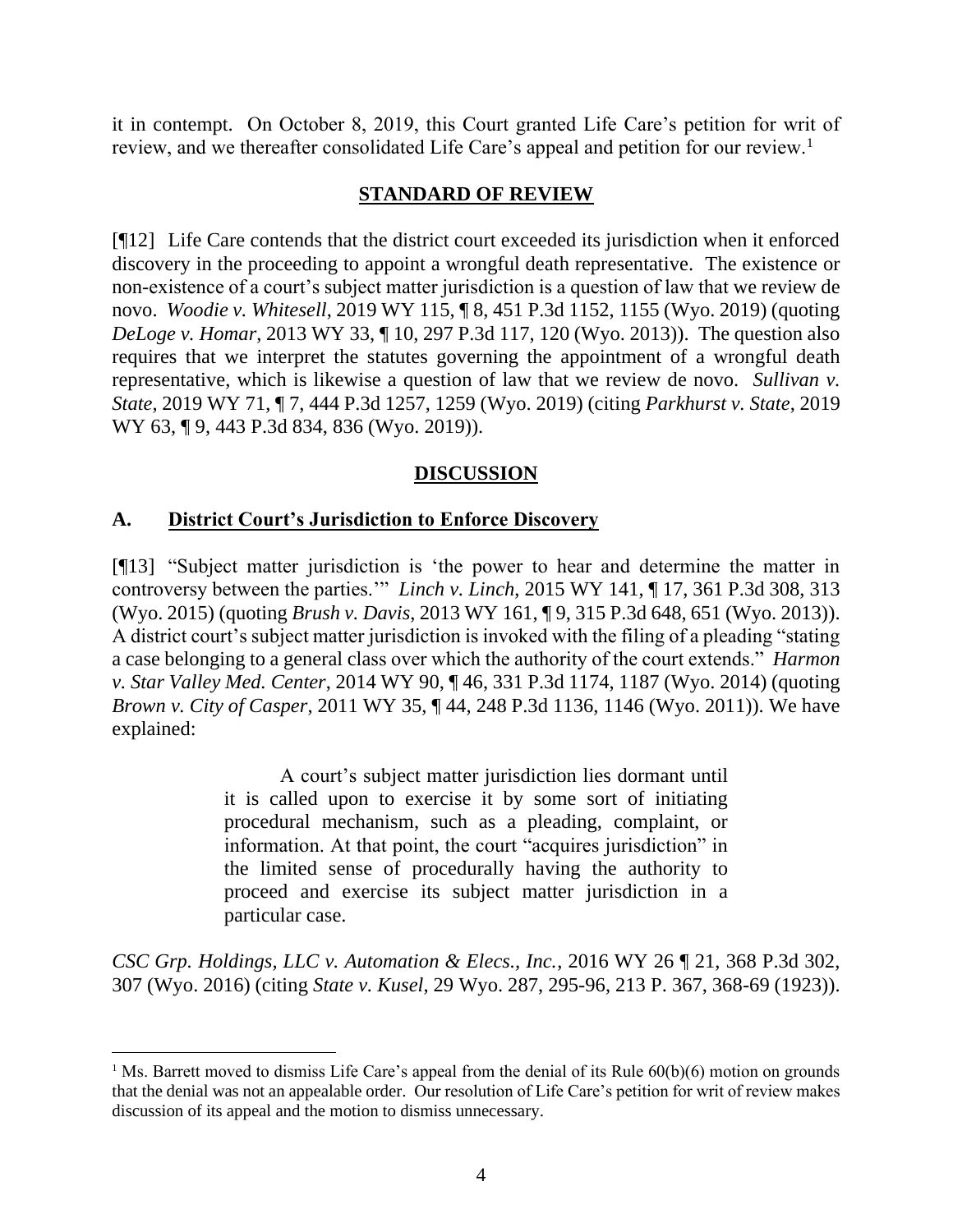[¶14] Wyo. Stat. Ann. § 1-38-101 creates a cause of action for wrongful death, which is to be brought by a decedent's wrongful death representative. Wyo. Stat. Ann. § 1-38- 102(a) (LexisNexis 2019). The action for appointing the wrongful death representative is governed by Wyo. Stat. Ann. § 1-38-103, which provides in relevant part:

> (b) The district court may appoint the wrongful death representative at any time after the decedent's death. *The appointment shall be made in a separate action brought solely for appointing the wrongful death representative.* . . .

> (c) The appointment of the wrongful death representative is a procedural device intended to provide a representative to investigate and bring an action under [W.S. 1-38-101.](http://www.westlaw.com/Link/Document/FullText?findType=L&pubNum=1000377&cite=WYSTS1-38-101&originatingDoc=NCF30C6F07D3311E1ABA6D5ABCAA282A5&refType=LQ&originationContext=document&vr=3.0&rs=cblt1.0&transitionType=DocumentItem&contextData=(sc.Document)) Irregularities in the manner or method of appointment are not jurisdictional.

Wyo. Stat. Ann. § 1-38-103 (emphasis added).

[¶15] We do not question that Ms. Barrett properly invoked the district court's jurisdiction under § 103(b) when she filed her petition for appointment as Ms. Cochran's wrongful death representative. The question is whether the district court exceeded its jurisdiction when, after making the appointment, it heard discovery motions and compelled discovery. Ms. Barrett contends that the court acted within its jurisdiction because § 103 contemplates that a wrongful death representative will investigate any potential claim before filing an action, and that discovery under the Wyoming Rules of Civil Procedure is the expected and proper mechanism for conducting such an investigation. We disagree.

[¶16] We interpret the statute governing the appointment of a personal representative in accordance with our rules of statutory interpretation.

> "When we interpret statutes, our goal is to give effect to the intent of the legislature, and we 'attempt to determine the legislature's intent based primarily on the plain and ordinary meaning of the words used in the statute.'" *[Fugle v. Sublette](http://www.westlaw.com/Link/Document/FullText?findType=Y&serNum=2036806968&pubNum=0004645&originatingDoc=I828b5950a81911e98eaef725d418138a&refType=RP&fi=co_pp_sp_4645_734&originationContext=document&vr=3.0&rs=cblt1.0&transitionType=DocumentItem&contextData=(sc.Search)#co_pp_sp_4645_734)  County School Dist. No. 9*[, 2015 WY 98, ¶ 8, 353 P.3d 732,](http://www.westlaw.com/Link/Document/FullText?findType=Y&serNum=2036806968&pubNum=0004645&originatingDoc=I828b5950a81911e98eaef725d418138a&refType=RP&fi=co_pp_sp_4645_734&originationContext=document&vr=3.0&rs=cblt1.0&transitionType=DocumentItem&contextData=(sc.Search)#co_pp_sp_4645_734)  [734 \(Wyo. 2015\)](http://www.westlaw.com/Link/Document/FullText?findType=Y&serNum=2036806968&pubNum=0004645&originatingDoc=I828b5950a81911e98eaef725d418138a&refType=RP&fi=co_pp_sp_4645_734&originationContext=document&vr=3.0&rs=cblt1.0&transitionType=DocumentItem&contextData=(sc.Search)#co_pp_sp_4645_734) (quoting *[Krenning v. Heart Mountain](http://www.westlaw.com/Link/Document/FullText?findType=Y&serNum=2017969762&pubNum=0004645&originatingDoc=I828b5950a81911e98eaef725d418138a&refType=RP&fi=co_pp_sp_4645_778&originationContext=document&vr=3.0&rs=cblt1.0&transitionType=DocumentItem&contextData=(sc.Search)#co_pp_sp_4645_778)  Irrigation Dist.*[, 2009 WY 11, ¶ 9, 200 P.3d 774, 778 \(Wyo.](http://www.westlaw.com/Link/Document/FullText?findType=Y&serNum=2017969762&pubNum=0004645&originatingDoc=I828b5950a81911e98eaef725d418138a&refType=RP&fi=co_pp_sp_4645_778&originationContext=document&vr=3.0&rs=cblt1.0&transitionType=DocumentItem&contextData=(sc.Search)#co_pp_sp_4645_778)  [2009\)\)](http://www.westlaw.com/Link/Document/FullText?findType=Y&serNum=2017969762&pubNum=0004645&originatingDoc=I828b5950a81911e98eaef725d418138a&refType=RP&fi=co_pp_sp_4645_778&originationContext=document&vr=3.0&rs=cblt1.0&transitionType=DocumentItem&contextData=(sc.Search)#co_pp_sp_4645_778). "Where legislative intent is discernible a court should give effect to the 'most likely, most reasonable, interpretation of the statute, given its design and purpose.'" *[Adekale v. State](http://www.westlaw.com/Link/Document/FullText?findType=Y&serNum=2035504869&pubNum=0004645&originatingDoc=I828b5950a81911e98eaef725d418138a&refType=RP&fi=co_pp_sp_4645_765&originationContext=document&vr=3.0&rs=cblt1.0&transitionType=DocumentItem&contextData=(sc.Search)#co_pp_sp_4645_765)*, [2015 WY 30, ¶ 12, 344 P.3d 761, 765 \(Wyo. 2015\)](http://www.westlaw.com/Link/Document/FullText?findType=Y&serNum=2035504869&pubNum=0004645&originatingDoc=I828b5950a81911e98eaef725d418138a&refType=RP&fi=co_pp_sp_4645_765&originationContext=document&vr=3.0&rs=cblt1.0&transitionType=DocumentItem&contextData=(sc.Search)#co_pp_sp_4645_765) (quoting *Rodriguez v. Casey*[, 2002 WY 111, ¶ 20, 50 P.3d 323, 329](http://www.westlaw.com/Link/Document/FullText?findType=Y&serNum=2002444621&pubNum=0004645&originatingDoc=I828b5950a81911e98eaef725d418138a&refType=RP&fi=co_pp_sp_4645_329&originationContext=document&vr=3.0&rs=cblt1.0&transitionType=DocumentItem&contextData=(sc.Search)#co_pp_sp_4645_329)  [\(Wyo. 2002\)\)](http://www.westlaw.com/Link/Document/FullText?findType=Y&serNum=2002444621&pubNum=0004645&originatingDoc=I828b5950a81911e98eaef725d418138a&refType=RP&fi=co_pp_sp_4645_329&originationContext=document&vr=3.0&rs=cblt1.0&transitionType=DocumentItem&contextData=(sc.Search)#co_pp_sp_4645_329).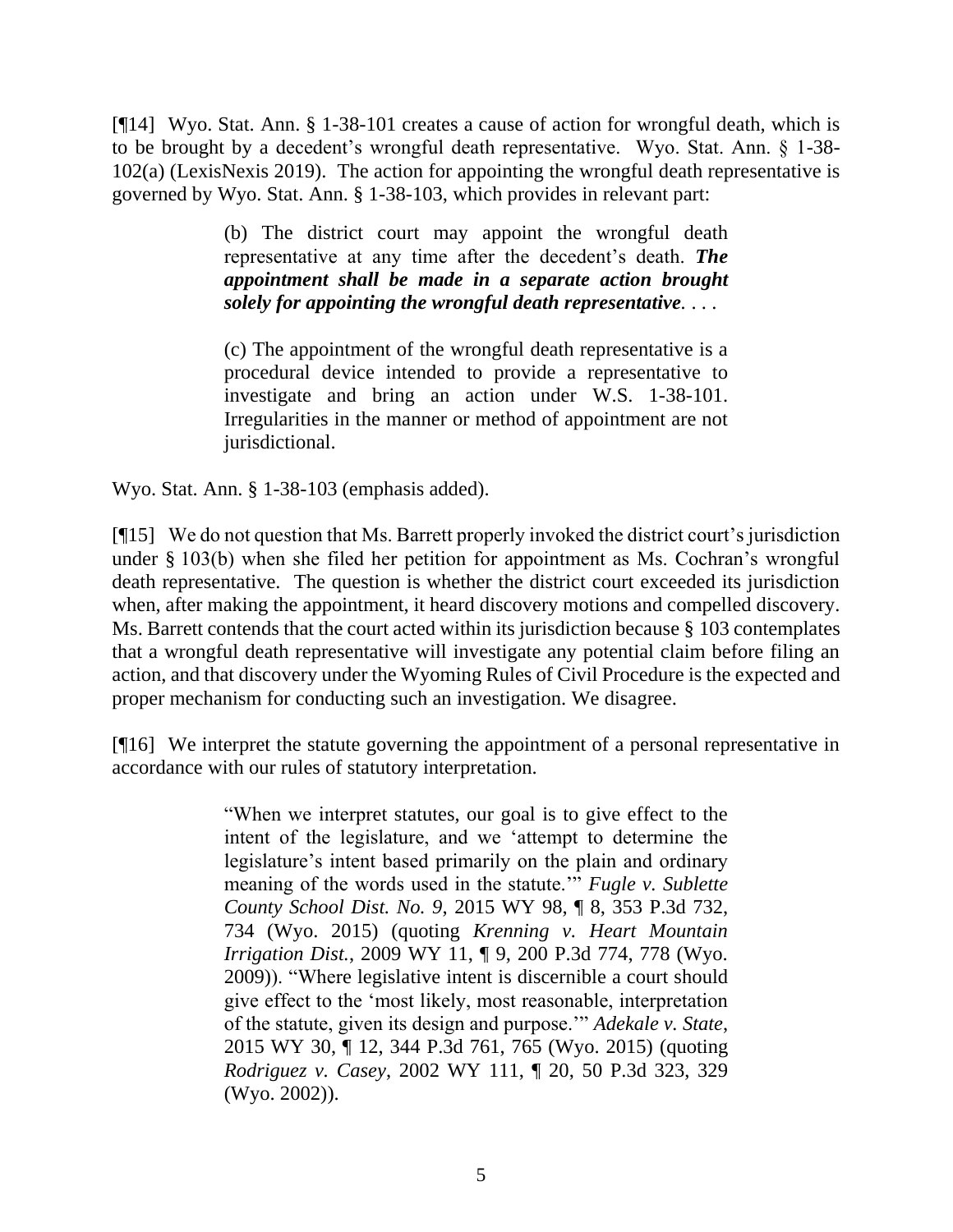We therefore construe each statutory provision *in pari materia*, giving effect to every word, clause, and sentence according to their arrangement and connection. To ascertain the meaning of a given law, we also consider all statutes relating to the same subject or having the same general purpose and strive to interpret them harmoniously. We presume that the legislature has acted in a thoughtful and rational manner with full knowledge of existing law, and that it intended new statutory provisions to be read in harmony with existing law and as part of an overall and uniform system of jurisprudence. When the words used convey a specific and obvious meaning, we need not go farther and engage in statutory construction.

*[PacifiCorp, Inc. v. Wyo. Dep't of Revenue](http://www.westlaw.com/Link/Document/FullText?findType=Y&serNum=2042611060&pubNum=0004645&originatingDoc=I828b5950a81911e98eaef725d418138a&refType=RP&fi=co_pp_sp_4645_908&originationContext=document&vr=3.0&rs=cblt1.0&transitionType=DocumentItem&contextData=(sc.Search)#co_pp_sp_4645_908)*, 2017 WY 106, ¶ [10, 401 P.3d 905, 908-09 \(Wyo. 2017\)](http://www.westlaw.com/Link/Document/FullText?findType=Y&serNum=2042611060&pubNum=0004645&originatingDoc=I828b5950a81911e98eaef725d418138a&refType=RP&fi=co_pp_sp_4645_908&originationContext=document&vr=3.0&rs=cblt1.0&transitionType=DocumentItem&contextData=(sc.Search)#co_pp_sp_4645_908) (quoting *[Nicodemus v.](http://www.westlaw.com/Link/Document/FullText?findType=Y&serNum=2034700384&pubNum=0004645&originatingDoc=I828b5950a81911e98eaef725d418138a&refType=RP&fi=co_pp_sp_4645_674&originationContext=document&vr=3.0&rs=cblt1.0&transitionType=DocumentItem&contextData=(sc.Search)#co_pp_sp_4645_674)  Lampert*[, 2014 WY 135, ¶ 13, 336 P.3d 671, 674 \(Wyo. 2014\)\)](http://www.westlaw.com/Link/Document/FullText?findType=Y&serNum=2034700384&pubNum=0004645&originatingDoc=I828b5950a81911e98eaef725d418138a&refType=RP&fi=co_pp_sp_4645_674&originationContext=document&vr=3.0&rs=cblt1.0&transitionType=DocumentItem&contextData=(sc.Search)#co_pp_sp_4645_674).

*Sullivan*, ¶ 10, 444 P.3d at 1259-60 (quoting *[Wyo. Jet Center, LLC v. Jackson Hole Airport](http://www.westlaw.com/Link/Document/FullText?findType=Y&serNum=2047331227&pubNum=0004645&originatingDoc=I828b5950a81911e98eaef725d418138a&refType=RP&fi=co_pp_sp_4645_915&originationContext=document&vr=3.0&rs=cblt1.0&transitionType=DocumentItem&contextData=(sc.Search)#co_pp_sp_4645_915)  Bd.*[, 2019 WY 6, ¶ 12, 432 P.3d 910, 915 \(Wyo. 2019\)\)](http://www.westlaw.com/Link/Document/FullText?findType=Y&serNum=2047331227&pubNum=0004645&originatingDoc=I828b5950a81911e98eaef725d418138a&refType=RP&fi=co_pp_sp_4645_915&originationContext=document&vr=3.0&rs=cblt1.0&transitionType=DocumentItem&contextData=(sc.Search)#co_pp_sp_4645_915).

[¶17] In support of her assertion that the district court acted within its jurisdiction, Ms. Barrett points to the first sentence of Wyo. Stat. Ann. § 1-38-103(c), which states that "[t]he appointment of the wrongful death representative is a procedural device intended to provide a representative to investigate and bring an action under [W.S. 1-38-101.](http://www.westlaw.com/Link/Document/FullText?findType=L&pubNum=1000377&cite=WYSTS1-38-101&originatingDoc=NCF30C6F07D3311E1ABA6D5ABCAA282A5&refType=LQ&originationContext=document&vr=3.0&rs=cblt1.0&transitionType=DocumentItem&contextData=(sc.Document))" She further points to Wyo. Stat. Ann. § 1-38-102(e), which provides that "[t]he court appointing the wrongful death representative may approve a settlement of a wrongful death action or a wrongful death claim and resolve disputes relating to the allocation of settlement proceeds." Based on these two provisions, she argues that the district court's jurisdiction is invoked with the filing of a petition for appointment of a wrongful death representative and continues through the investigation and settlement of any such claim. We reject this reading of the statute because it ignores the plain language of § 103(b) and distorts the clear intent of  $\S$  103(c).

[¶18] Wyo. Stat. Ann. § 1-38-103(b) provides that the appointment of a wrongful death representative "shall be made in a *separate action* brought *solely* for appointing the wrongful death representative." By its plain terms, the statute limits the proceeding to a single purpose: to make the requested appointment. Moreover, it is to be a separate action, meaning separate from any wrongful death action brought pursuant to § 101, and separate from any action to approve a settlement brought pursuant to  $\S 102(e)$ . After the appointment is made, the wrongful death representative certainly may investigate the claim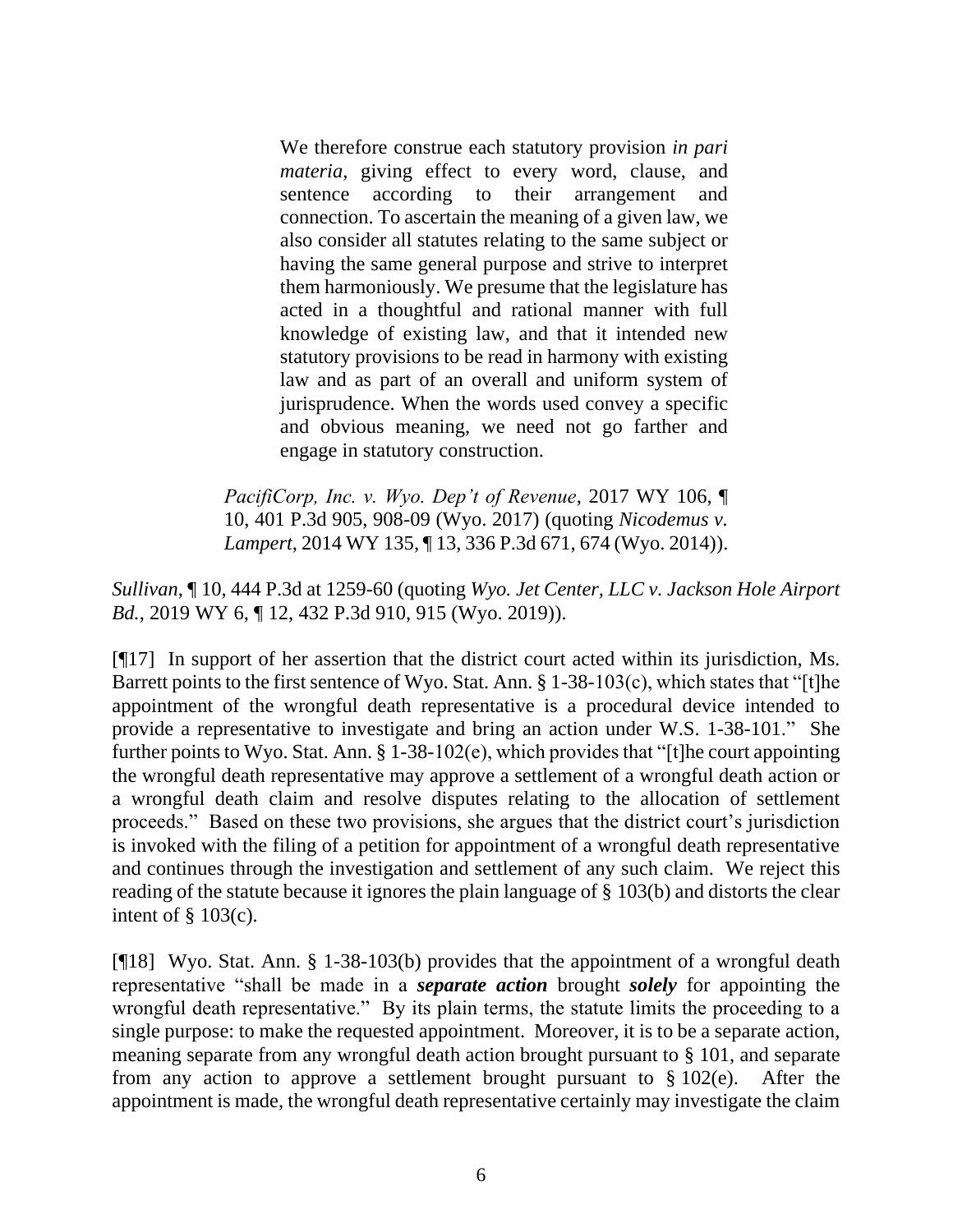and bring a wrongful death action, but the plain language of § 103(b) makes it clear that those functions are not part of the appointment proceeding.

[¶19] Section 103(c) does not provide otherwise. It states, in its entirety, that "[t]he appointment of the wrongful death representative is a procedural device intended to provide a representative to investigate and bring an action under [W.S. 1-38-101.](http://www.westlaw.com/Link/Document/FullText?findType=L&pubNum=1000377&cite=WYSTS1-38-101&originatingDoc=NCF30C6F07D3311E1ABA6D5ABCAA282A5&refType=LQ&originationContext=document&vr=3.0&rs=cblt1.0&transitionType=DocumentItem&contextData=(sc.Document)) Irregularities in the manner or method of appointment are not jurisdictional." Wyo. Stat. Ann. § 1-38-103(c). While § 103(c) refers to the representative's role, it is not a grant of authority to act within the appointment proceeding.<sup>2</sup> When read in its entirety,  $\S 103(c)$ 's apparent objective is to prevent jurisdictional challenges to an eventual wrongful death action based on irregularities in the representative's appointment. To that end, it characterizes the appointment as procedural and specifies that such irregularities are not jurisdictional. Given that defects in subject matter jurisdiction are fatal and may be raised at any point in a proceeding, including well after a representative's appointment, it is understandable that the legislature would seek to minimize the effect of an irregularity in the appointment. *See Matter of Adoption of L-MHB*, 2018 WY 140, ¶ 9, 431 P.3d 560, 564 (Wyo. 2018) ("[W]e have long recognized that subject matter jurisdiction is an issue that can be raised at any time by any party or the Court. . . . A lack of subject matter jurisdiction constitutes a fundamental defect in a proceeding which cannot be cured by waiver or consent by the parties.") (citations omitted).

[¶20] We also disagree with Ms. Barrett's assertion that the terms "investigate" and "discovery" mean the same thing, and that her authority to investigate a wrongful death claim therefore necessarily entails discovery. "Discovery" is a term of art that refers to compulsory disclosure governed by a jurisdiction's rules of civil procedure. *See Black's Law Dictionary* 564 (10th ed. 2014). The term "investigate" is separately defined to mean "[t]o inquire into (a matter) systematically." *Black's Law Dictionary* 953 (10th ed. 2014). Investigations and discovery are plainly different things, and we will not expand the meaning of "investigate" beyond its plain meaning to include pre-suit discovery.

[¶21] We are not persuaded otherwise by the cases Ms. Barrett cites from other jurisdictions. Only one of the cases in fact discusses pre-suit discovery, and that is in reference to a state statute that specifically provides for pre-suit discovery. *See Garces v. Montano*, 947 So.2d 499, 501 (Fla. Dist. Ct. App. 2006) (referring to "statutorily mandated pre-suit discovery proceedings"); *see also* Fla. Stat. § 766.106 (2013) (held unconstitutional in part by *Weaver v. Myers*, 229 So.3d 1118 (Fla. 2017)) (establishing procedure for pre-suit investigation, notice, and discovery). As the Florida statute illustrates, had the Wyoming Legislature intended to provide a mechanism for pre-suit discovery, it could have done so in explicit terms. *See, e.g.*, Fla. Stat. § 766.106(6)(c)

<sup>&</sup>lt;sup>2</sup> In fact, no such grant of authority would be required in § 103(c) because § 102(a) already authorizes the representative to bring a wrongful death action, and inherent in that is the authority to investigate the claim. *See* W.R.C.P. 11(b)(3) (requiring a party to make a reasonable inquiry to ensure that pleading has a factual and legal basis).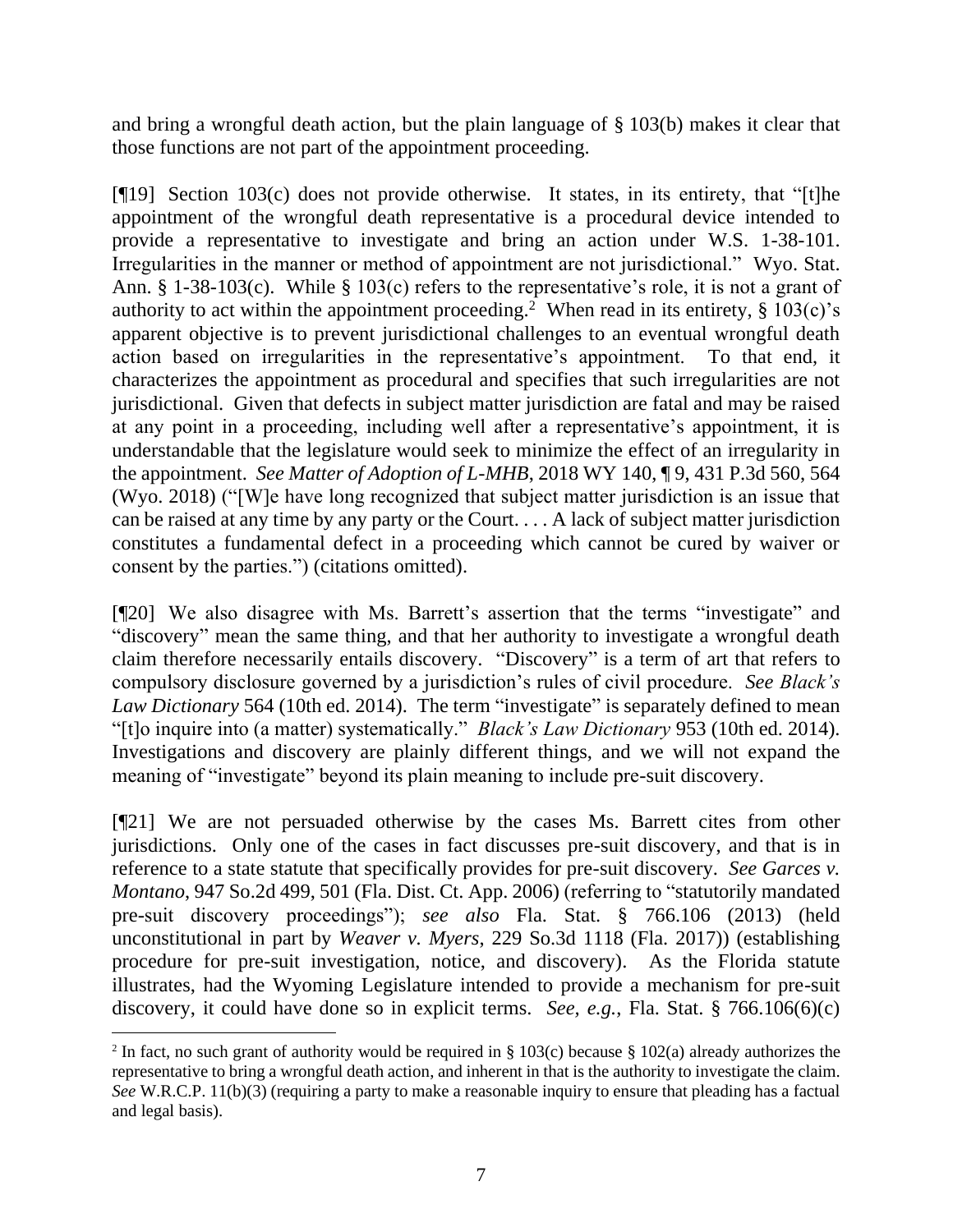("Each request for and notice concerning informal presuit discovery pursuant to this section must be in writing, and a copy thereof must be sent to all parties.").

[¶22] Finally, we also reject Ms. Barrett's assertion that W.R.C.P. 45 independently authorized her subpoena and the district court's enforcement of it. First, "[t]he rules of civil procedure cannot extend or limit subject matter jurisdiction," so Rule 45 cannot serve as an independent source of authority for a court to enforce discovery. *CSC*, ¶ 20, 368 P.3d at 307 (citing *State ex rel. Frederick v. District Court*, 399 P.2d 583, 584-85 (Wyo. 1965)); W.R.C.P. 82 (rule does not extend or limit the jurisdiction of the district courts); *see also* 9A Wright & Miller, *Federal Practice and Procedure Civ.* § 2451 (3d ed. April 2020 update) (court issuing Rule 45 subpoena must have subject matter jurisdiction). Moreover, the majority rule recognizes that a Rule 45 subpoena is a form of discovery. *Circle Group, L.L.C. v. Southeastern Carpenters Regional Council*, 836 F.Supp.2d 1327, 1351-52 (N.D. Ga. 2011) (citing cases). As such, it is subject to Rule 26's limits on discovery, including its restriction on the timing of discovery, which requires the filing of a civil action and responsive pleading before commencing discovery. *Id.*; *see also* W.R.C.P. 26(d)(1); *State ex rel. Hopkinson v. Dist. Court, Teton County*, 696 P.2d 54, 72 (Wyo. 1985) (Rule 26 authorizes discovery only in "pending action").<sup>3</sup>

[¶23] Rule 45 thus does not come into play until an action is filed, which action, per W.R.C.P. 11, may not be filed without an adequate investigation. The statute allowing the appointment of a wrongful death representative requires only the intent to conduct such an investigation, and by allowing the representative to take the decedent's place, it provides the tools required for the investigation (for example, the ability to execute a medical release for the decedent's records). The legislature is presumed to know the law, including the restrictions on discovery and Rule 11's requirements, and the statute providing for the appointment of a representative fits neatly into this framework if it is interpreted to allow investigation of a claim as opposed to pre-suit discovery. *Sullivan*, ¶ 10, 444 P.3d at 1259- 60 ("We presume that the legislature has acted in a thoughtful and rational manner with full knowledge of existing law, and that it intended new statutory provisions to be read in harmony with existing law and as part of an overall and uniform system of jurisprudence.") (quoting *Wyo. Jet Center,* [¶ 12, 432 P.3d at 915\) .](http://www.westlaw.com/Link/Document/FullText?findType=Y&serNum=2047331227&pubNum=0004645&originatingDoc=I828b5950a81911e98eaef725d418138a&refType=RP&fi=co_pp_sp_4645_915&originationContext=document&vr=3.0&rs=cblt1.0&transitionType=DocumentItem&contextData=(sc.Search)#co_pp_sp_4645_915)

[¶24] Moreover, allowing discovery at the appointment stage of proceedings before suit presents practical difficulties. The scope of discovery, although liberal, is governed by the claims pled in a complaint. W.R.C.P. 26(b)(1) (unless otherwise limited, a party may obtain discovery regarding non-privileged matter that is relevant to any party's claim or defense); 8 Wright and Miller, *Federal Practice and Procedure Civ.* § 2007 (federal Rule

<sup>3</sup> W.R.C.P. 27, which Ms. Barrett also alludes to in her briefing, is the only rule that allows for any type of pre-suit discovery. It is strictly limited, however, to depositions to perpetuate testimony where required to prevent a failure or delay of justice. It does not authorize discovery to determine whether a factual basis exists to support a claim. 8A Wright & Miller, *Federal Practice and Procedure Civ.* § 2071 (3d ed. April 2020 update).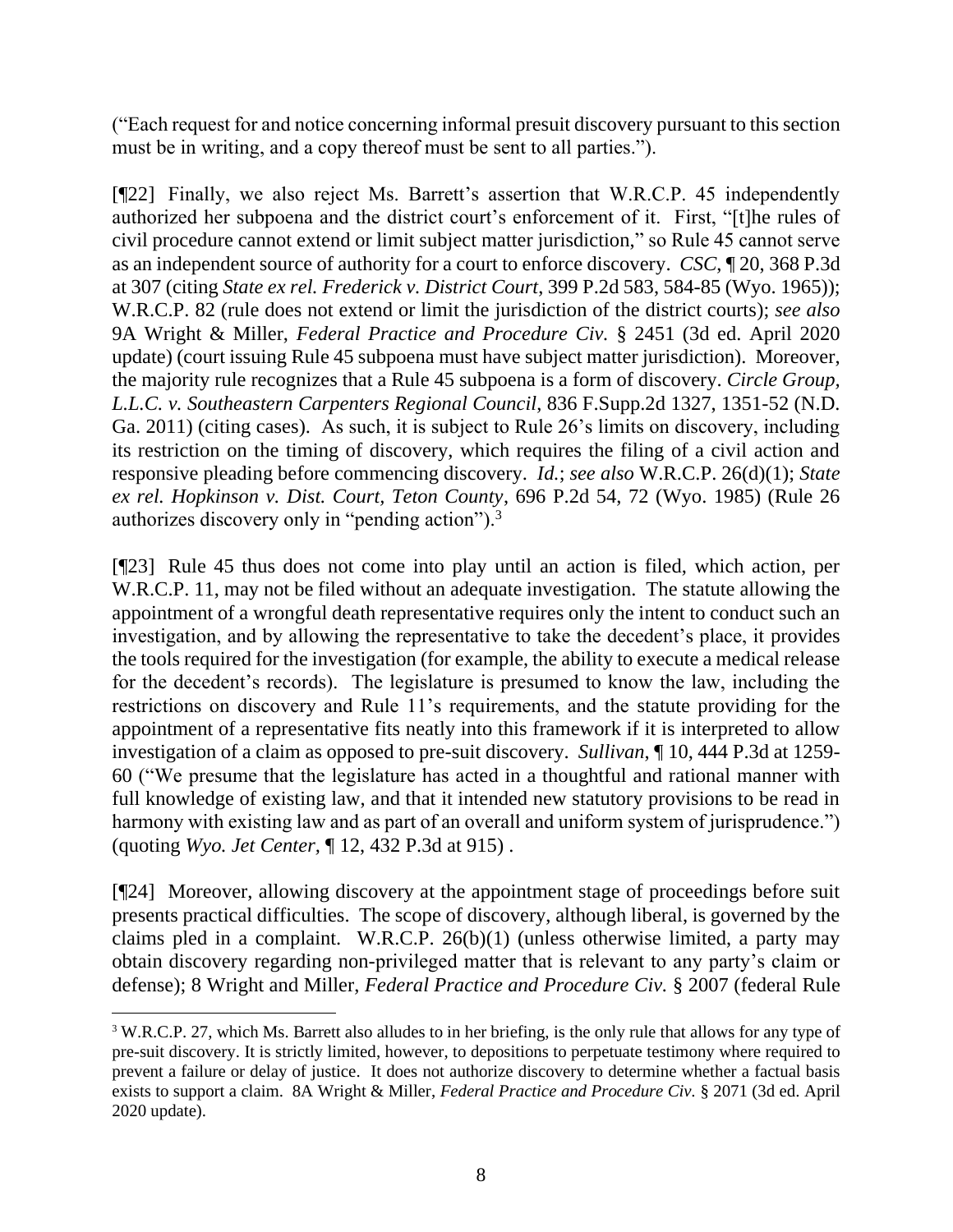26 allows discovery of any matter related to a claim or defense of a party). Appellee has made no claim, and Life Care, which is apparently being considered as a defendant, has therefore had no opportunity to raise defenses.

[¶25] For example, a claim against a healthcare provider might include a direct negligence claim, an ostensible agency claim against a non-governmental health care provider, a negligent credentialing claim, or a claim that informed consent was not obtained. Each claim might allow a party making it to pursue different discovery. Without a complaint, there is no way to know what information, beyond the medical record (which can be obtained by a release), a party is entitled to discover. As one court observed:

> Presuit discovery is not intended for routine use; it creates practical and due process problems because discovery demands are made of individuals or entities before they are told what the issues are. *In re Jorden*, 249 S.W.3d 416, 423 (Tex. 2008) (orig. proceeding). Thus, "[c]ourts must strictly limit and carefully supervise presuit discovery[.]" [*In re*] *Wolfe*, 341 S.W.3d [932] at 933 [(Tex. 2011)].

*In re City of Tatum*, 567 S.W.3d 800, 804 (Tex. App. 2018).<sup>4</sup>

[¶26] To allow this use of discovery would truly be to permit the proverbial fishing expedition. Ms. Barrett has yet to commit to her theories of liability, and has been allowed to exercise coercive legal measures through a district court without so much as a Rule 11 assurance that she does so having made an investigation and having a good faith basis for any claim at all.

[¶27] Finally, we note that at the pre-suit stage, a living malpractice claimant could do no more than obtain the information available through a medical release, public sources of information, and whatever the care provider voluntarily provides. We can think of no reason that the legislature would provide an opportunity for pre-suit discovery in a wrongful death case but not in other negligence cases. It is more reasonable to interpret the statute as simply creating a mechanism by which the appointed representative could investigate a potential claim in the same manner as other claims—by executing medical releases, considering public sources, and obtaining expert review. Assuming that a good faith basis for a claim or claims could be developed, with the assistance of an expert witness

(a) to perpetuate or obtain the person's own testimony or that of any other person for use in an anticipated suit; or

<sup>4</sup> Texas Rule of Civil Procedure 202.1 provides as follows:

A person may petition the court for an order authorizing the taking of a deposition on oral examination or written questions either:

<sup>(</sup>b) to investigate a potential claim or suit.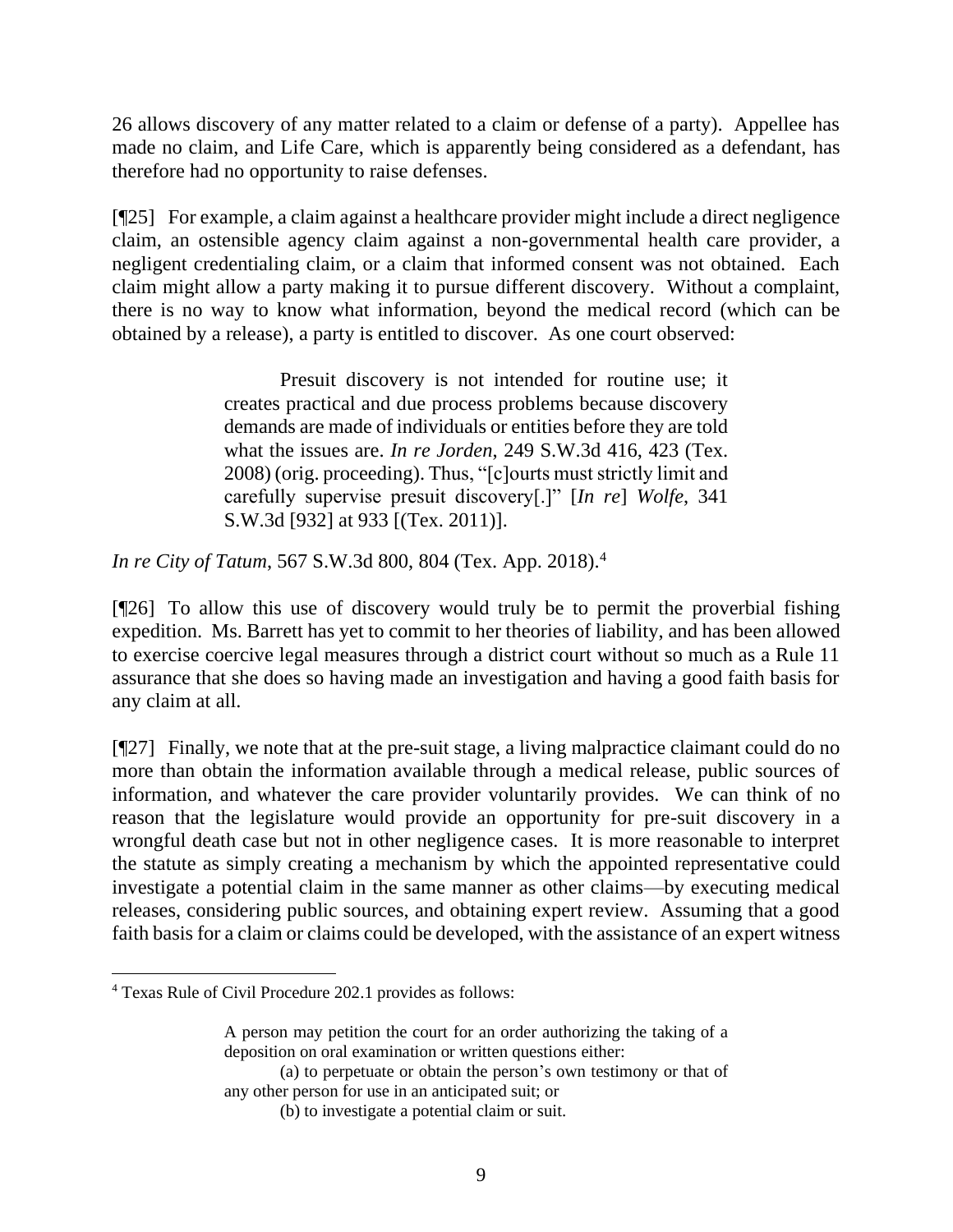if necessary, the next steps would be to file a claim with the Medical Review Panel,<sup>5</sup> and then proceed to suit, at which point full discovery would be available. *See Lozano v. Circuit Court of Sixth Jud. Dist.*, 2020 WY 44, ¶ 27, 460 P.3d 721 (Wyo. 2020) ("Where legislative intent is discernible a court should give effect to the 'most likely, most reasonable, interpretation of the statute, given its design and purpose.'") (quoting *[Sullivan](http://www.westlaw.com/Link/Document/FullText?findType=Y&serNum=2048711616&pubNum=0004645&originatingDoc=I848b40b0746c11ea8a27c5f88245c3b8&refType=RP&fi=co_pp_sp_4645_1259&originationContext=document&vr=3.0&rs=cblt1.0&transitionType=DocumentItem&contextData=(sc.Search)#co_pp_sp_4645_1259)*, [¶ 10, 444 P.3d at 1259-60\)](http://www.westlaw.com/Link/Document/FullText?findType=Y&serNum=2048711616&pubNum=0004645&originatingDoc=I848b40b0746c11ea8a27c5f88245c3b8&refType=RP&fi=co_pp_sp_4645_1259&originationContext=document&vr=3.0&rs=cblt1.0&transitionType=DocumentItem&contextData=(sc.Search)#co_pp_sp_4645_1259).

[¶28] We thus conclude that Ms. Barrett properly invoked the district court's jurisdiction to appoint her as Ms. Cochran's wrongful death representative, but that jurisdiction was limited to the appointment and matters related to the appointment.<sup>6</sup> It therefore acted without jurisdiction when it compelled Life Care to comply with a discovery subpoena. The next question we must address is whether the court's contempt order may stand despite the court's lack of jurisdiction to compel discovery.

# **B. Contempt Order**

[¶29] "The power to punish for contempt is inherent in all courts of general jurisdiction in Wyoming." *Swain v. State*, 2009 WY 142, ¶ 13, 220 P.3d 504, 507 (Wyo. 2009) (citing *Skinner v. State*, 838 P.2d 715, 723 (Wyo. 1992)). Generally, we will reverse a contempt order "only upon a finding of 'a serious procedural error, a violation of a principle of law, or a clear and grave abuse of discretion." *Lew v. Lew*, 2019 WY 99,  $\oint 8$ , 449 P.3d 683, 686 (Wyo. 2019) (quoting *Greer v. Greer*[, 2017 WY 35, ¶ 30, 391 P.3d 1127, 1135 \(Wyo.](http://www.westlaw.com/Link/Document/FullText?findType=Y&serNum=2041341353&pubNum=0004645&originatingDoc=Iaa722ba0e19011e98edaa29474e5f579&refType=RP&fi=co_pp_sp_4645_1134&originationContext=document&vr=3.0&rs=cblt1.0&transitionType=DocumentItem&contextData=(sc.Search)#co_pp_sp_4645_1134)  [2017\)\)](http://www.westlaw.com/Link/Document/FullText?findType=Y&serNum=2041341353&pubNum=0004645&originatingDoc=Iaa722ba0e19011e98edaa29474e5f579&refType=RP&fi=co_pp_sp_4645_1134&originationContext=document&vr=3.0&rs=cblt1.0&transitionType=DocumentItem&contextData=(sc.Search)#co_pp_sp_4645_1134). We have also held, however, that if the order underlying a contempt order is found to be unlawful, that may in turn affect the validity of the contempt order. *Jensen v. Milatzo-Jensen*, 2013 WY 83, ¶ 7, 304 P.3d 969, 971 (Wyo. 2013) (citing *In Interest of C.N.*, 816 P.2d 1282, 1285 (Wyo. 1991)).

[¶30] In *Jensen*, we reversed a contempt order issued for a party's failure to pay attorney fees after the underlying award of fees was reversed because the fees had not been shown to be reasonable. *Jensen*, ¶¶ 3, 8, 304 P.3d at 970, 972. We explained:

> The law in Wyoming is well-settled that "Whether the adjudication of contempt 'survives the avoidance of [the] underlying order depends on the nature of the contempt decree. If the contempt is criminal it stands; if it is civil it falls.'" *See*, *e.g.*, *In Interest of C.N.*, 816 P.2d 1282, 1285 (Wyo. 1991) (quoting *[Ager v. Jane C. Stormont Hospital and Training](http://www.westlaw.com/Link/Document/FullText?findType=Y&serNum=1980118271&pubNum=0000350&originatingDoc=I60c51e69e97611e2a555d241dae65084&refType=RP&fi=co_pp_sp_350_499&originationContext=document&vr=3.0&rs=cblt1.0&transitionType=DocumentItem&contextData=(sc.Keycite)#co_pp_sp_350_499)  School for Nurses*[, 622 F.2d 496, 499 \(10th Cir.](http://www.westlaw.com/Link/Document/FullText?findType=Y&serNum=1980118271&pubNum=0000350&originatingDoc=I60c51e69e97611e2a555d241dae65084&refType=RP&fi=co_pp_sp_350_499&originationContext=document&vr=3.0&rs=cblt1.0&transitionType=DocumentItem&contextData=(sc.Keycite)#co_pp_sp_350_499) 1980)). As explained in *In Interest of C.N.*,

<sup>&</sup>lt;sup>5</sup> If this turns out to be a medical malpractice claim when a complaint is filed. Wyo. Stat. Ann. § 9-2-1513 et seq. (LexisNexis 2019).

 $6$  Wyo. Stat. Ann. §§ 1-38-102(e), 1-38-104(c), and 1-38-105 describe some of the continued relationship between the court and the wrongful death representative. No statute expands the limit of § 1-38-103(b).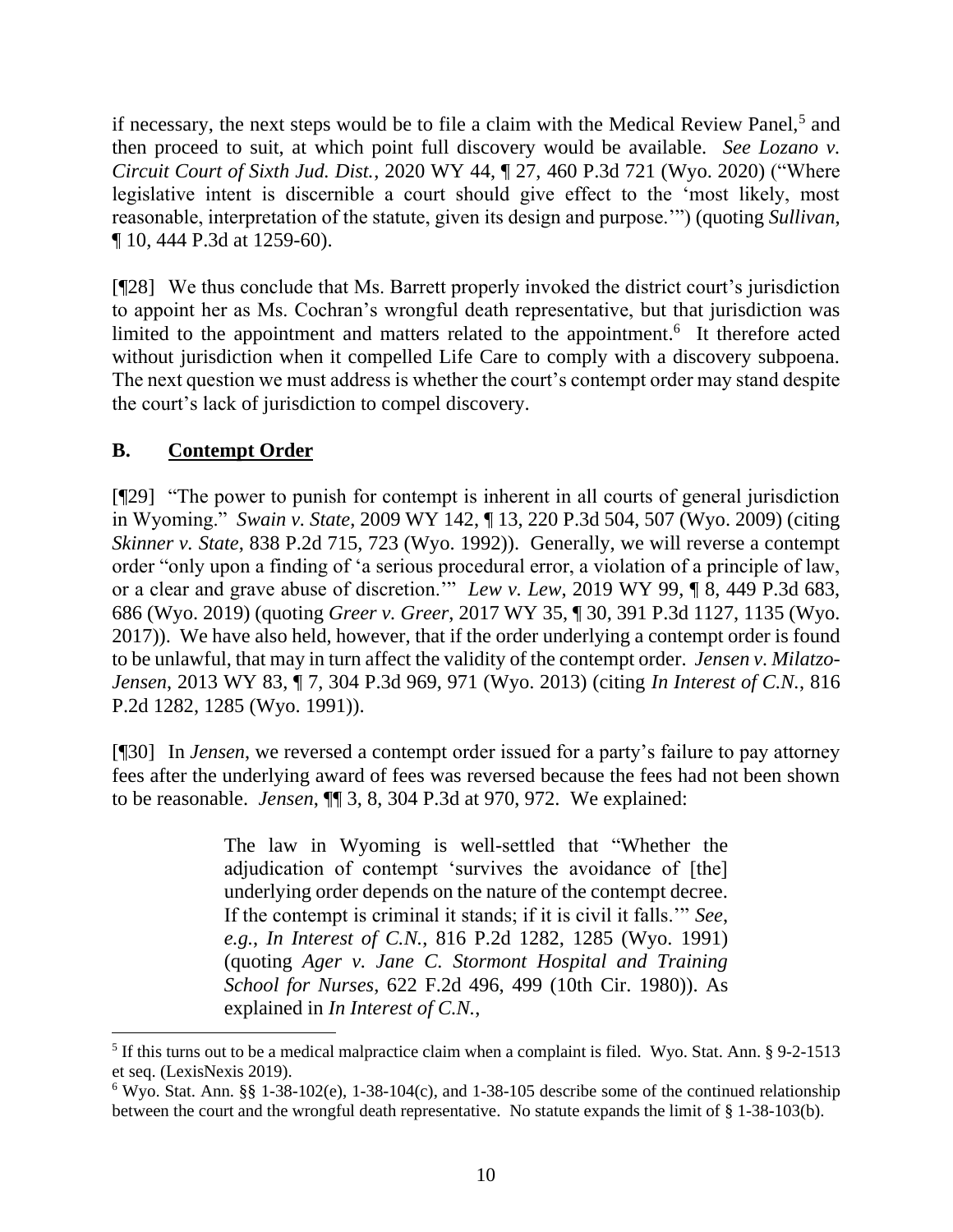The purpose of a civil contempt is to compel a party to comply with a **lawful** order. *Horn v. District Court, Ninth Judicial District*, 647 P.2d 1368 (Wyo. 1982). The purpose of a criminal contempt is to punish. *[Id](http://www.westlaw.com/Link/Document/FullText?findType=Y&serNum=1982132067&originatingDoc=I60c51e69e97611e2a555d241dae65084&refType=RP&originationContext=document&vr=3.0&rs=cblt1.0&transitionType=DocumentItem&contextData=(sc.Keycite))*.; *Tracy, Green & Company v. Warner*, 704 P.2d 1306 (Wyo. 1985).

*Id*[., 816 P.2d at 1285](http://www.westlaw.com/Link/Document/FullText?findType=Y&serNum=1991150469&pubNum=0000661&originatingDoc=I60c51e69e97611e2a555d241dae65084&refType=RP&fi=co_pp_sp_661_1285&originationContext=document&vr=3.0&rs=cblt1.0&transitionType=DocumentItem&contextData=(sc.Keycite)#co_pp_sp_661_1285) (emphasis in original). In *Ager*, the Tenth Circuit elaborated more fully on the difference between civil and criminal contempt:

> The primary purpose of a criminal contempt is to punish defiance of a court's judicial authority. Accordingly, the normal beneficiaries of such an order are the courts and the public interest. *Norman Bridge Drug Co. v. Banner*, 529 F.2d 822 (5th Cir. 1976). On the other hand, civil contempt is characterized by the court's desire "to compel obedience of the court order or to compensate the litigant for injuries sustained from the disobedience." *Id*. at p. 827. The remedial aspects outweigh the punitive considerations. Thus, the primary beneficiaries of such an order are the individual litigants. The judicial system benefits to a lesser extent. *United States v. Wendy*, 575 F.2d 1025 (2d Cir. 1978).

622 F.2d at 499-500.

*Jensen*, ¶ 7, 304 P.3d at 971.

[¶31] The Tenth Circuit explained its reasoning further in *Ager* when it explained why the same rule applied regardless of whether the civil contempt order was coercive or compensatory.

> (T)he reasoning implicit in United Mine Workers requires that coercive contempt be treated in the same fashion as compensatory contempt. In coercive contempt, as with remedial contempt, the reversal of the underlying injunction indicates that the complainant never had a valid right which was enforceable against the defendant. Just as a person is not entitled to reap a monetary benefit in such circumstances, so, too, should he be unable to insist upon the exaction of coercive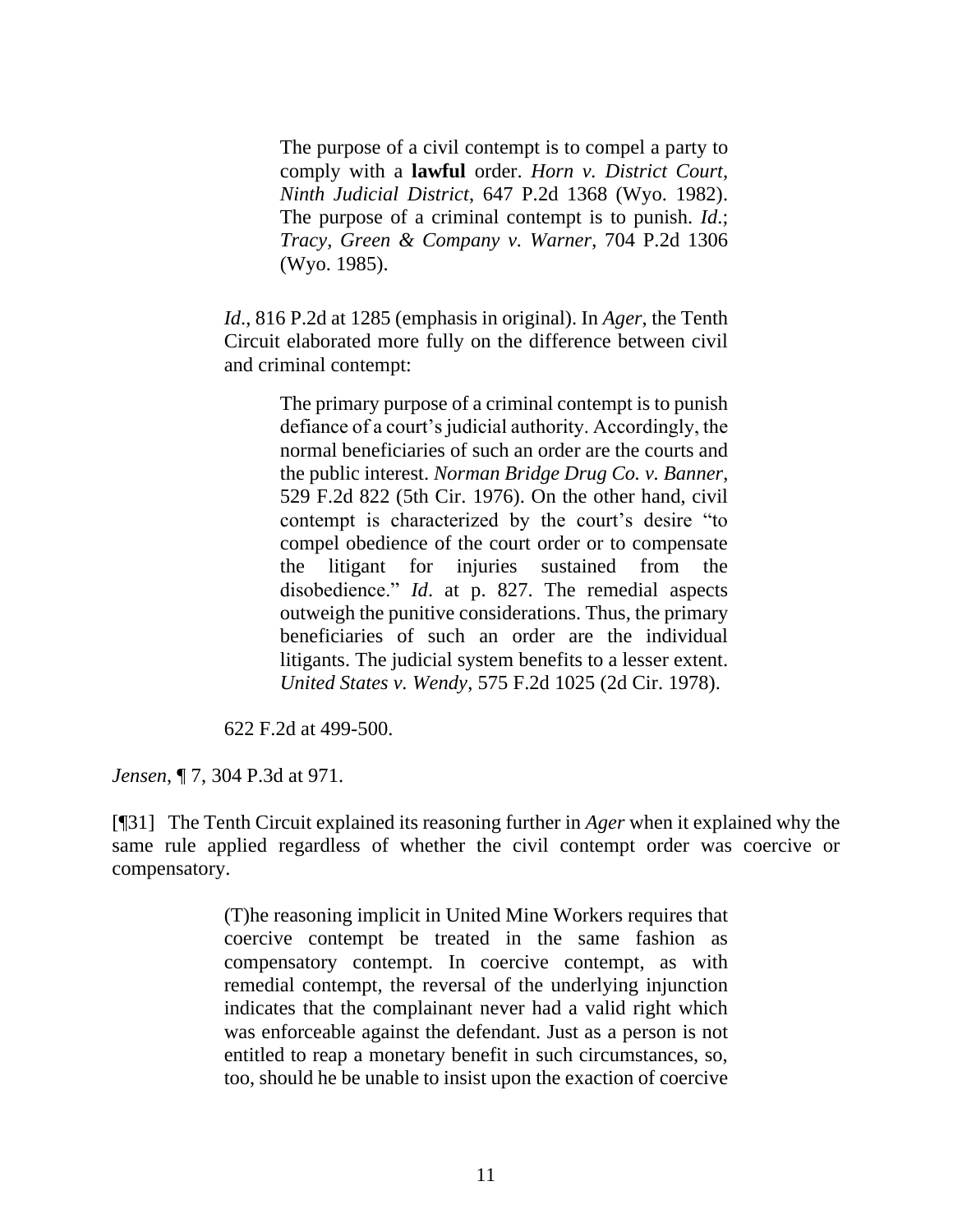sanctions to finalize a process initiated by himself for his own benefit.

*Ager*, 622 F.2d at 500 (quoting *[Latrobe Steel Co. v. United Steelworkers](http://www.westlaw.com/Link/Document/FullText?findType=Y&serNum=1976125600&pubNum=350&originatingDoc=I0c80481a922111d993e6d35cc61aab4a&refType=RP&fi=co_pp_sp_350_1342&originationContext=document&vr=3.0&rs=cblt1.0&transitionType=DocumentItem&contextData=(sc.DocLink)#co_pp_sp_350_1342)*, 545 F.2d 1336, 1347 [\(3d Cir. 1976\)\)](http://www.westlaw.com/Link/Document/FullText?findType=Y&serNum=1976125600&pubNum=350&originatingDoc=I0c80481a922111d993e6d35cc61aab4a&refType=RP&fi=co_pp_sp_350_1342&originationContext=document&vr=3.0&rs=cblt1.0&transitionType=DocumentItem&contextData=(sc.DocLink)#co_pp_sp_350_1342).

[¶32] As our discussion in *Jensen* illustrates, the question of whether a contempt order survives the reversal of the underlying order generally depends on whether the contempt order is civil or criminal. We have also held, however, that a criminal contempt order will not stand where the underlying order was entered without jurisdiction. *Matter of Contempt Order Against Anderson*, 765 P.2d 933, 937 (Wyo. 1988).

[¶33] In *Anderson*, the district court entered an order compelling witnesses to appear for depositions in response to an agency's notices of depositions. *Anderson*, 765 P.2d at 935. When the witnesses did not appear, the court held the respondent's attorney in indirect criminal contempt for failing to produce the witnesses for the depositions. *Id*. Our Court observed:

> The assistance of the court may be sought to enforce discovery in an administrative proceeding but only "[i]n case of contumacy or refusal to obey a subpoena issued by the agency in a contested case \* \* \*." Section 16-3-107(c), W.S.1977. There is no question that this matter arises from a contested case. It is clear that the depositions were not sought by the issuance of any subpoena but only by "Notice of Deposition." The statute authorizes the pursuit of discovery, but only by subpoena, and the authority granted is limited by the statute. . . . The provision for judicial enforcement of a subpoena justifies the enforcement of a subpoena only, and nothing else, including a notice of deposition, may be the subject of an enforcement proceeding in the district court. *U.S. v. Stanack Sales Company*, 387 F.2d 849 (3rd Cir. 1968). *See v. City of Seattle*, 387 U.S. 541, 87 S.Ct. 1737, 18 L.Ed.2d 943 (1967).

*Anderson*, 765 P.2d at 936 (some citations omitted).

[¶34] Having found that the district court lacked statutory authority to enforce the administrative agency's notices of deposition, the Court concluded:

> It follows that the district court in this matter had no subject matter jurisdiction with respect to the enforcement proceedings. Any order entered regarding those proceedings, including the contempt order addressed to Robert O. Anderson,